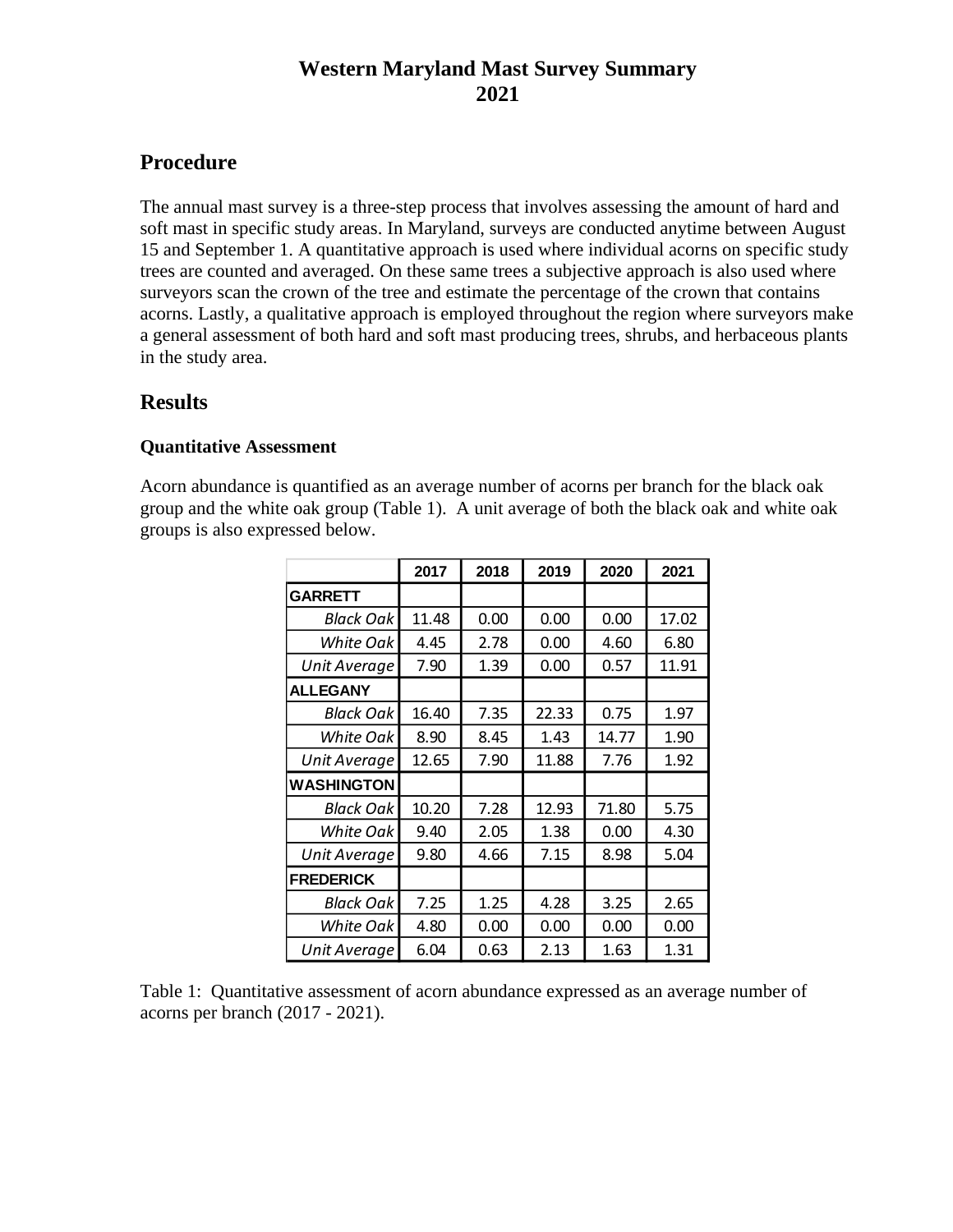To more easily see the range of annual variations, annual mast yields are classified according to the following rating system:

- I Mast Failure
- II Poor and Spotty
- III Average
- IV Abundant
- V Bumper Crop

|                   | 2017 | 2018 | 2019 | 2020 | 2021 |
|-------------------|------|------|------|------|------|
| <b>GARRETT</b>    |      |      |      |      |      |
| <b>Black Oak</b>  | Ш    |      |      |      | П    |
| White Oak         |      |      |      |      | Ш    |
| Unit Average      | Ш    |      |      |      | Ш    |
| <b>ALLEGANY</b>   |      |      |      |      |      |
| <b>Black Oak</b>  | Ш    |      | Ш    |      |      |
| White Oak         | Ш    | Н    |      | Ш    |      |
| Unit Average      | Ш    | Ш    | Ш    | Ш    |      |
| <b>WASHINGTON</b> |      |      |      |      |      |
| <b>Black Oak</b>  | Ш    |      | Ш    | ٧    |      |
| White Oak         | Ш    |      |      |      |      |
| Unit Average      | Ш    |      |      | П    |      |
| <b>FREDERICK</b>  |      |      |      |      |      |
| Black Oak         |      |      |      |      |      |
| White Oak         |      |      |      |      |      |
| Unit Average      |      |      |      |      |      |

Table 2: Mast Abundance Ratings (2017 – 2021).

#### **Subjective Assessment**

In addition to a quantitative count, surveyors also employ a subjective assessment of the study trees. In this method, the crown of each tree is scanned with binoculars for 30 seconds and an estimate of the percentage of the crown with acorns is determined and reported in 5% increments (0%, 5%, 10%, etc). This procedure is a standardized method consistent with other states in the southeastern United States. As a result, resource managers from the southeast states can compare mast production trends and look at mast on a large, regional level. The subjective assessment results from study plots in western Maryland are shown in Table 3.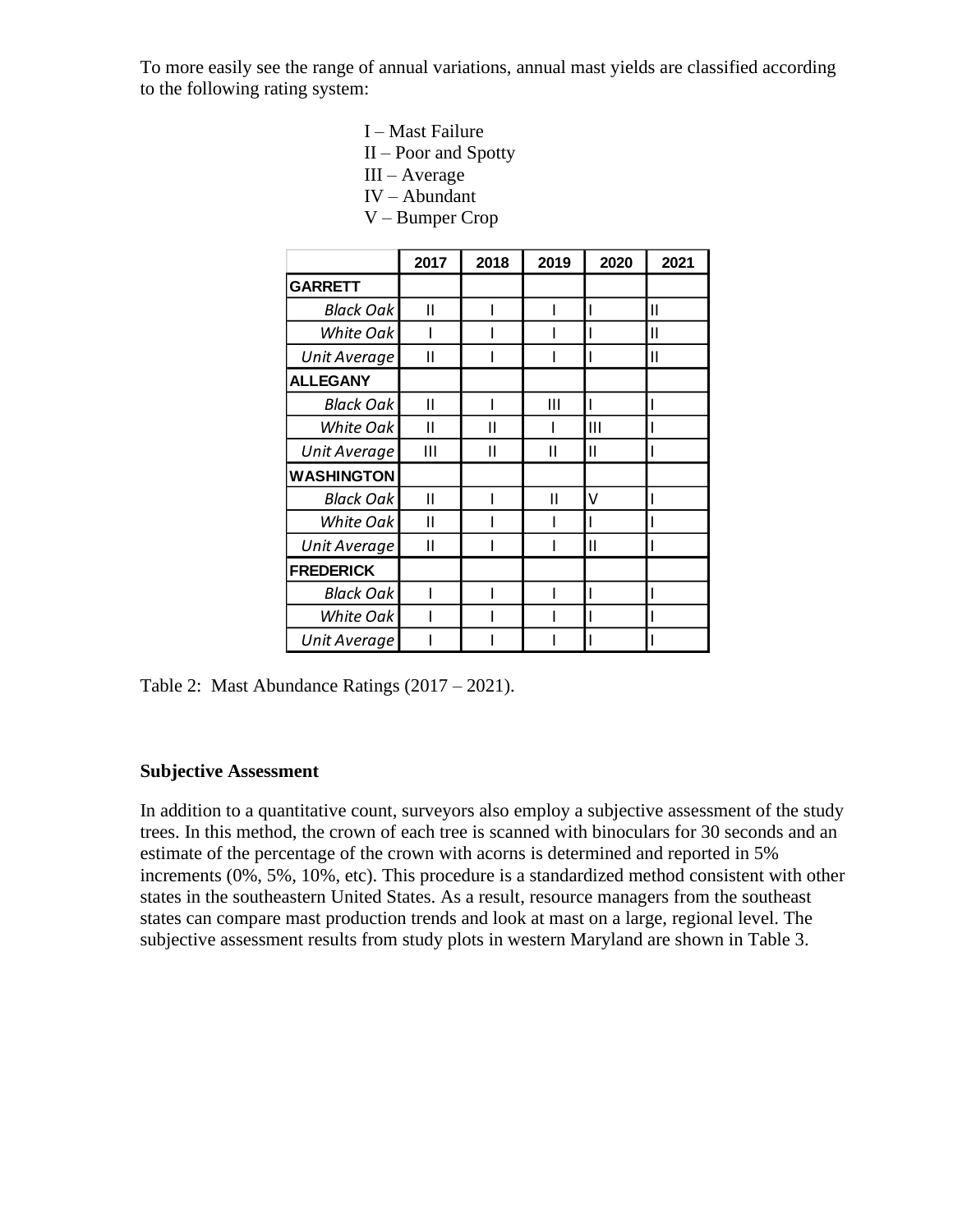|                  | 2017   |              | 2018   |              | 2019  |              | 2020  |              | 2021   |              |
|------------------|--------|--------------|--------|--------------|-------|--------------|-------|--------------|--------|--------------|
|                  | White  | <b>Black</b> | White  | <b>Black</b> | White | <b>Black</b> | White | <b>Black</b> | White  | <b>Black</b> |
|                  | Oak    | Oak          | Oak    | Oak          | Oak   | Oak          | Oak   | Oak          | Oak    | Oak          |
|                  | Group  | Group        | Group  | Group        | Group | Group        | Group | Group        | Group  | Group        |
| Garrett          |        |              |        |              |       |              |       |              |        |              |
| County           | 3.38%  | 12.13%       | 1.88%  | 0.00%        | 0.00% | 0.00%        | 1.00% | 0.00%        | 22.87% | 34.87%       |
| Allegany         |        |              |        |              |       |              |       |              |        |              |
| County           | 34.75% | 36.00%       | 32.13% | 25.75%       | 4.00% | 54.50%       | 1.75% | 34.00%       | 3.75%  | 1.45%        |
| Washington       |        |              |        |              |       |              |       |              |        |              |
| County           | 6.75%  | 8.25%        | 1.50%  | 2.38%        | 0.50% | 5.13%        | 0.00% | 13.62%       | 1.62%  | 2.62%        |
| <b>Frederick</b> |        |              |        |              |       |              |       |              |        |              |
| County           | 15.25% | 21.00%       | 0.00%  | 3.25%        | 0.00% | 8.88%        | 0.00% | 7.75%        | 0.00%  | 5.75%        |

Table 3: Subjective Assessment (2017-2021).

### **Qualitative Assessment**

Though oak trees are the primary focus of the annual mast survey, observers are asked to make a general assessment of both hard and soft mast producing trees, shrubs, and herbaceous plants in the study area. There are five rankings of mast production for this portion of the survey; *None, Light, Moderate, Heavy, Species Not Present.* Species surveyed are:

| Beech               | Blueberry/  | Greenbrier       | Walnut |
|---------------------|-------------|------------------|--------|
| <b>Black Cherry</b> | Huckleberry | Hawthorne        | Other  |
| <b>Black Gum</b>    | Crab Apple  | <b>Hickories</b> |        |
| Blackberry/         | Dogwood     | <b>Oaks</b>      |        |
| Raspberry           | Grape       | Spicebush        |        |

Highlights of the qualitative assessment are as follows:

**Garrett County** reported beech and apple as *heavy.*

**Allegany County** ranked hawthorne and walnut as *heavy.*

**Washington County** reported black cherry and hickory as *heavy.*

**Frederick County** reported *heavy* production in fire cherry and hickory*.*

**Note:** The traditional mast survey plots are conducted on the following public lands; The Garrett County study area is on the Savage River State Forest, Allegany County's study area is located on Warrior Mountain Wildlife Management Area, the Washington County site is located on the Indian Springs Wildlife Management Area and the Frederick County site is located on the Frederick City Watershed.